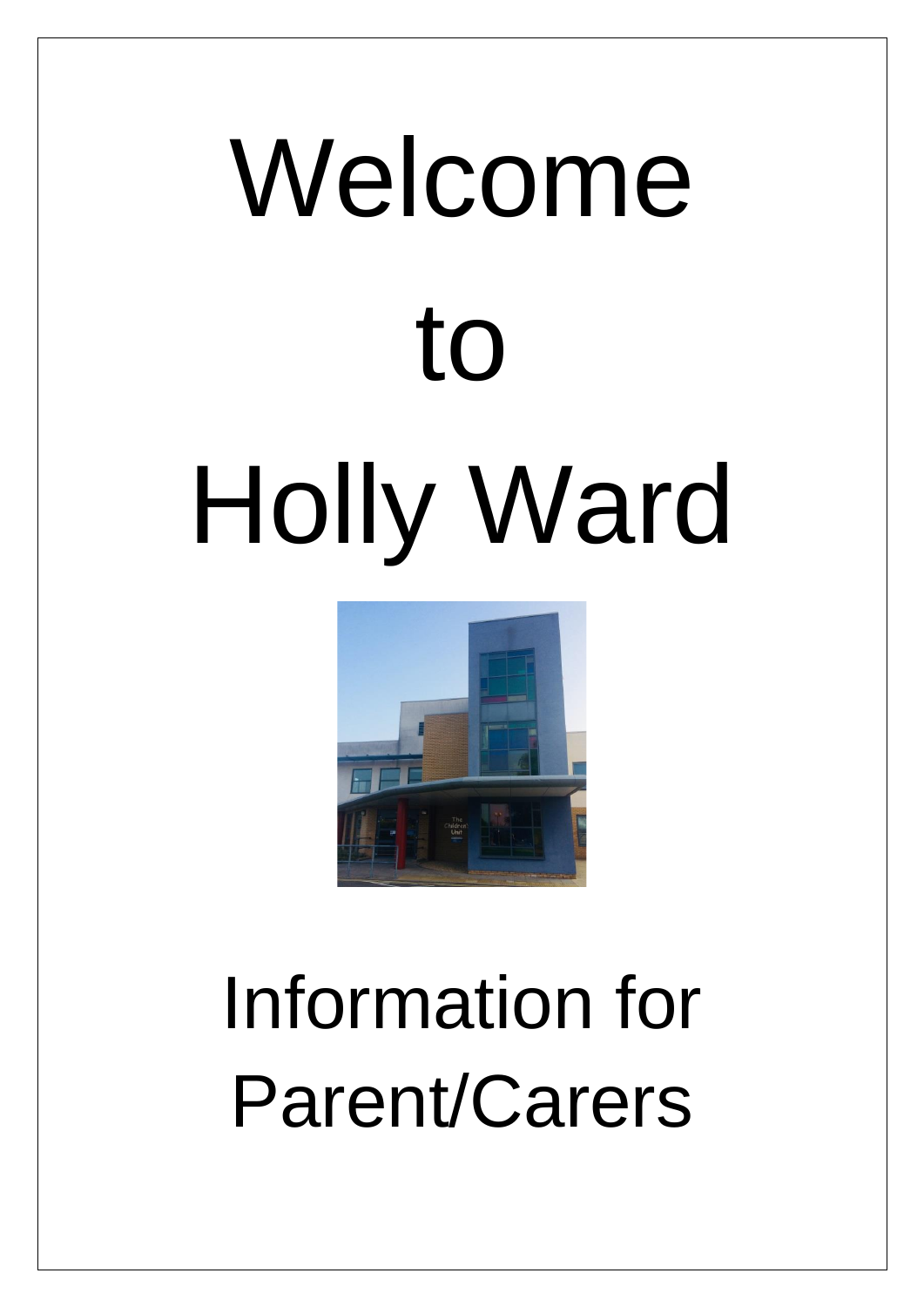# **Welcome to the Children's Unit**

We are a 12 bedded unit with one High Dependency Bed, who provide care for children aged from birth until their 16<sup>th</sup> birthday.

We have three separate areas on the Unit: Inpatient Area – Holly Ward, Paediatric Assessment Unit (PAU) and Day cases.

There is also an Outpatients Unit downstairs where different clinics take place Monday-Friday.

# **Security and Safety**

To ensure the safety of all children the unit is locked at all times. To enter and exit the ward please press the call button and a member of staff will let you in/out. Please ensure that you do not let any other person in or out of the ward with you including letting in members of staff from other departments.

Please sanitise your hands on entrance and exit to the ward.



The Children's Unit has a zero tolerance policy to violence. Any displays of aggressive behaviour (including verbal abuse) to patients or staff by any visitor including parents will not be tolerated.

Please use the storage cupboards to keep the bed space tidy and accessible at all times.

The use of mobile phones is restricted to the Parents Sitting Room, Teenage room and Waiting area. Please ensure your mobile phone is turned to silent whilst in the bay to prevent disturbing the other patients and their families.



# **Visiting Times**

One parent is welcome to stay with their child at all times including overnight.

The second carer and siblings are able to visit between **8am-8pm**.

Family and friends are welcome to visit **2pm-8pm**.

We request that no more than 2 visitors at a time please.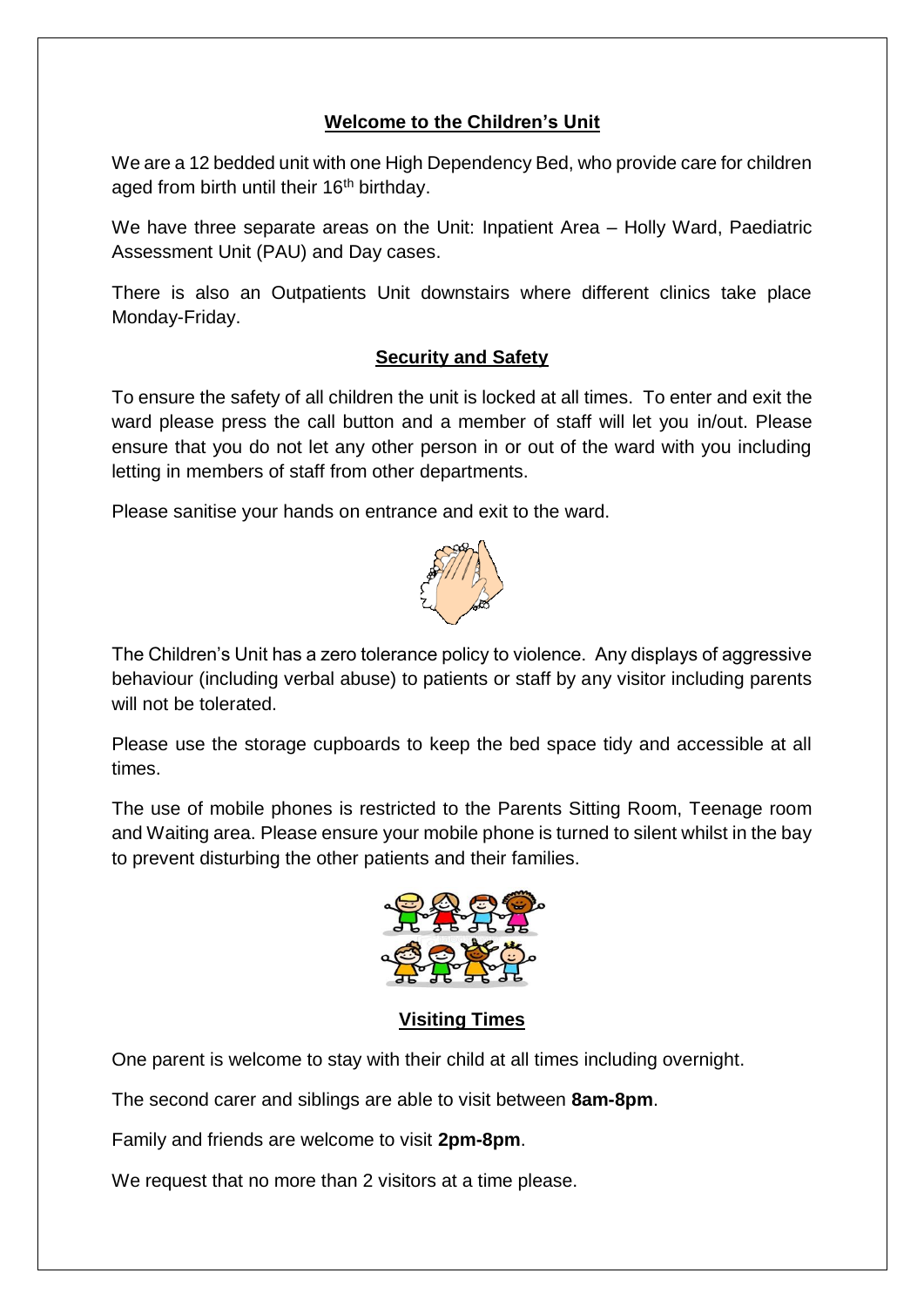

# **Car Parking**

Car parking concessions are only available for the parent/carer who stays with their child overnight. Please ask your nurse or the ward clerk to fill in a form for you. Any other visitors will need to pay for parking.



**Patients Notes**

We use a collaborative notes approach on Holly ward combining medical and nursing notes form the current admission, these notes are kept in a folder at the patient's bedside. As part of the admission and on-going care process we also work collaboratively with the family taking into account the patients/carers wishes and choices. Please talk to a member of staff if you have any concerns about your child's care. You are welcome to read these if you wish.



# **Patient / Carer Feedback**

Who better to tell us if our service is high quality than you! We value your feedback and use this to improve the care that we give. The results of our feedback can be seen on our quality board including the "you said, we did" improvements that have been made. We also use the feedback as evidence for the quality of our service and report this to our Commissioners, the Care Quality Commission and our Service Users. Feedback forms can be found in the parent's room.

Children's feedback forms will be given out during their admission or can be collected from the play team and the reception desk. We ask that they draw us a picture or write a story about their experience and answer a few simple questions about their stay. Younger children may need a grown-up to help.

Next to the staff photo board you can leave a message to Matron or nominate any staff member for our Star of the Month award.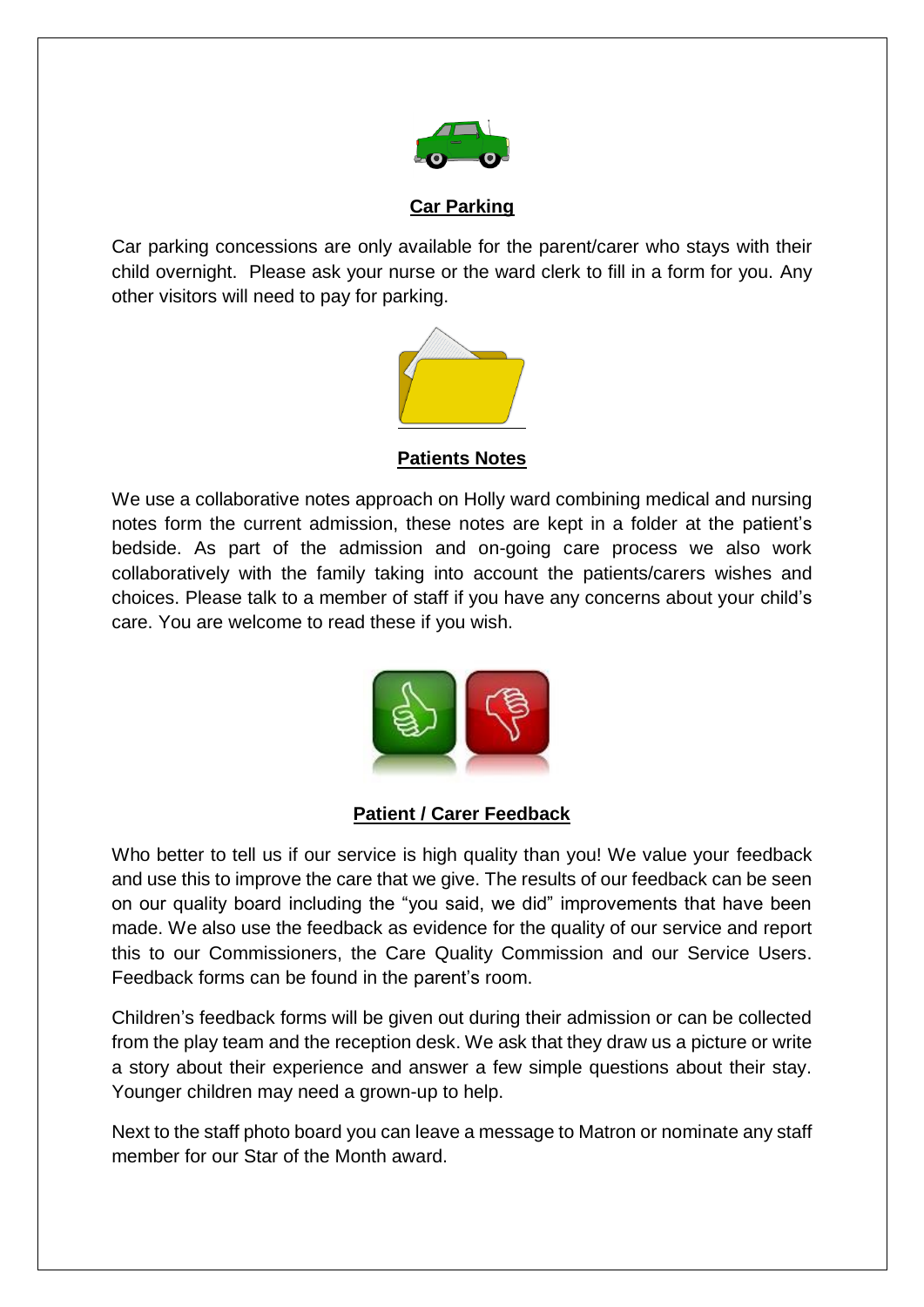#### **Catering**



Meals will be provided for your child during their stay, please fill in menus provided and state clear any dietary needs.

> Breakfast is served at 08:00 Lunch is served at 12:00

Supper is served at 17:00

Water jugs are replenished by the Housekeeping team twice daily. Drinks and healthy snacks are also available throughout the day, please ask a member of staff.

The parent's room is a separate area where parents and carers can have some time out with a drink. If you would like to bring a hot drink on to the ward we ask that it is either in a lidded cup or it is carried on a blue tray provided in the parent's room.

Should you wish to bring in your own food, please make sure that you name and date the item and store in the parents room fridge. There is a microwave oven provided for you use. We ask that you clean up after yourself and leave the parents room how you would wish to find it.

For the resident parent/carer a food voucher is available to use in the Garden Restaurant which entitles you to discount, please ask your nurse or at the Holly reception desk.

# **Baby Milk**

We have a secure baby milk preparation room on the ward. If you would like bottles sterilising or baby formula milk preparing please speak to a member of staff. Please provide your child's milk formula.

Mothers of babies up to the age of 6 months whom are only breast fed are entitled to meals chosen from the adult menu. Breast pumps are available to express milk and we are equipped with a fridge and freezer in which to store it.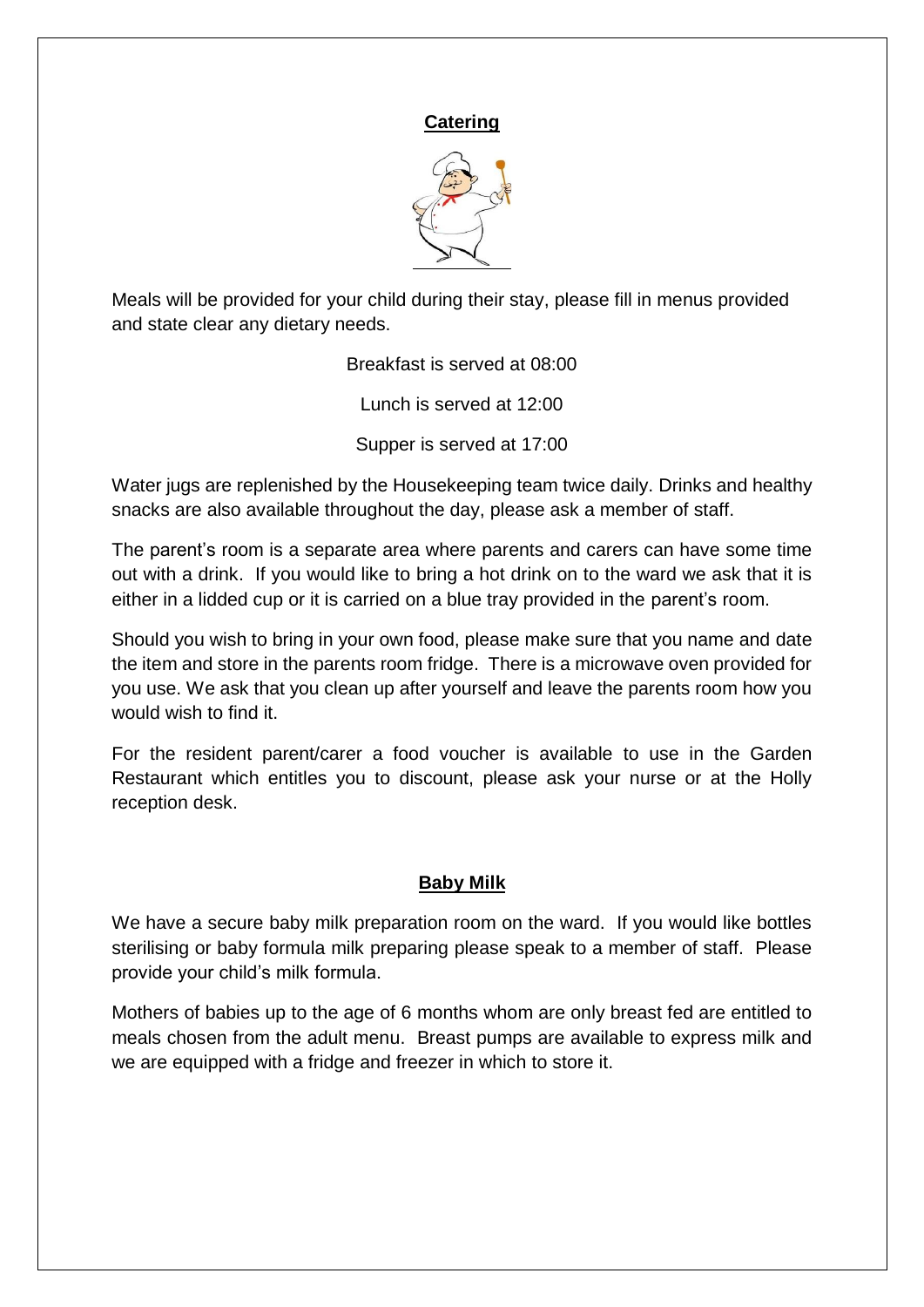#### **Restaurant**



The Garden restaurant is in the main hospital building on the first floor (just follow the signs) and is open daily for staff, parents and visitors.

The restaurant is open 7 days a week.

Opening times:

8am-8pm Mon-Fri 8am-4pm Sat-Sun

Breakfast 08:00-10:30

Lunch 12:00-14:30

Supper 16:45-19:30

# **Costa Coffee**



Open 7 days a week

07:00-20:00 Mon-Fri

09:00-18:00 Sat-Sun

#### **Amigo Store**

Supplies a comprehensive range of drinks, snacks, gifts, cards, magazines and daily essentials.

Open 7 days a week

07:00-20:00 Mon-Fri

09:00-17:00 Sat-Sun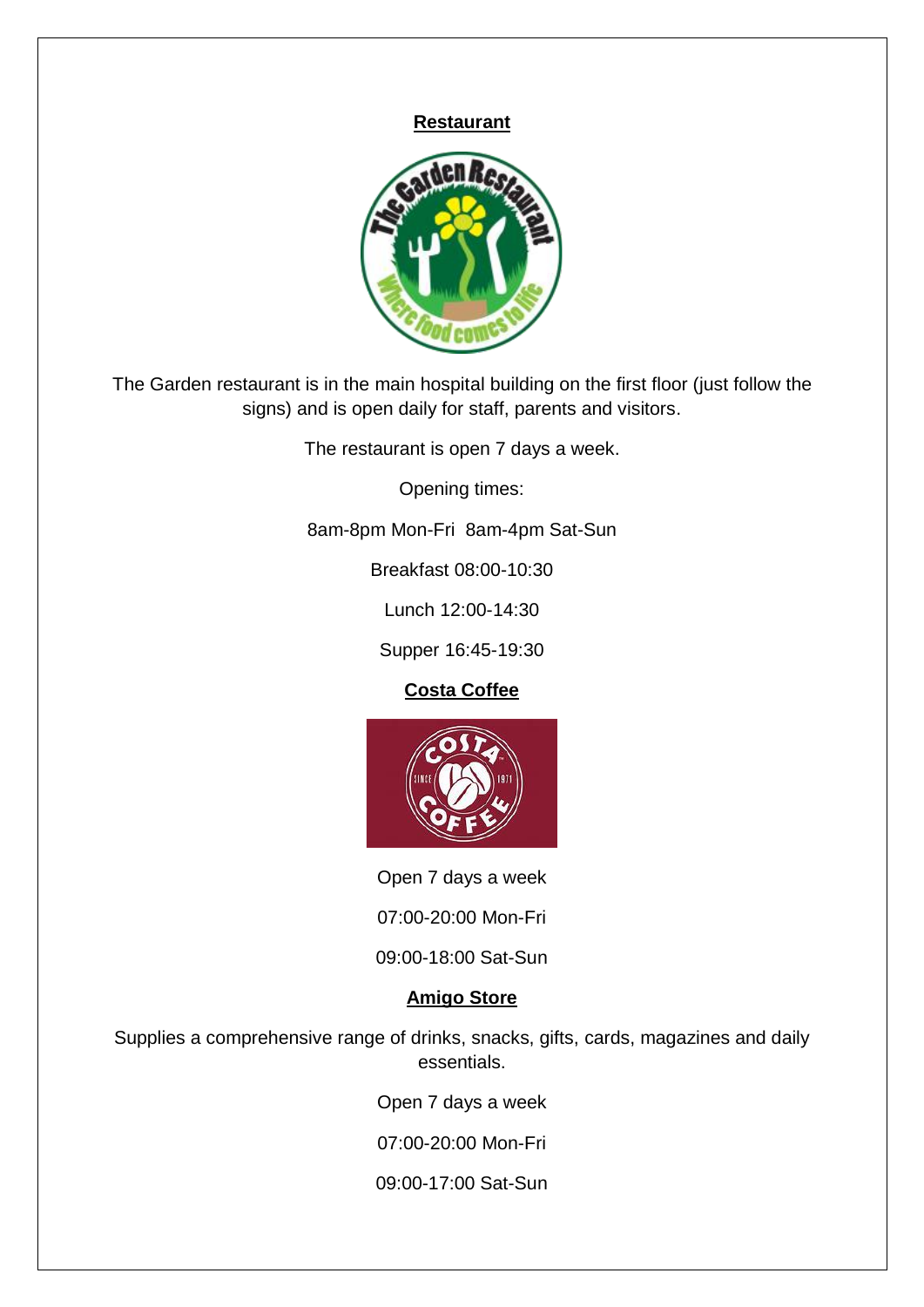





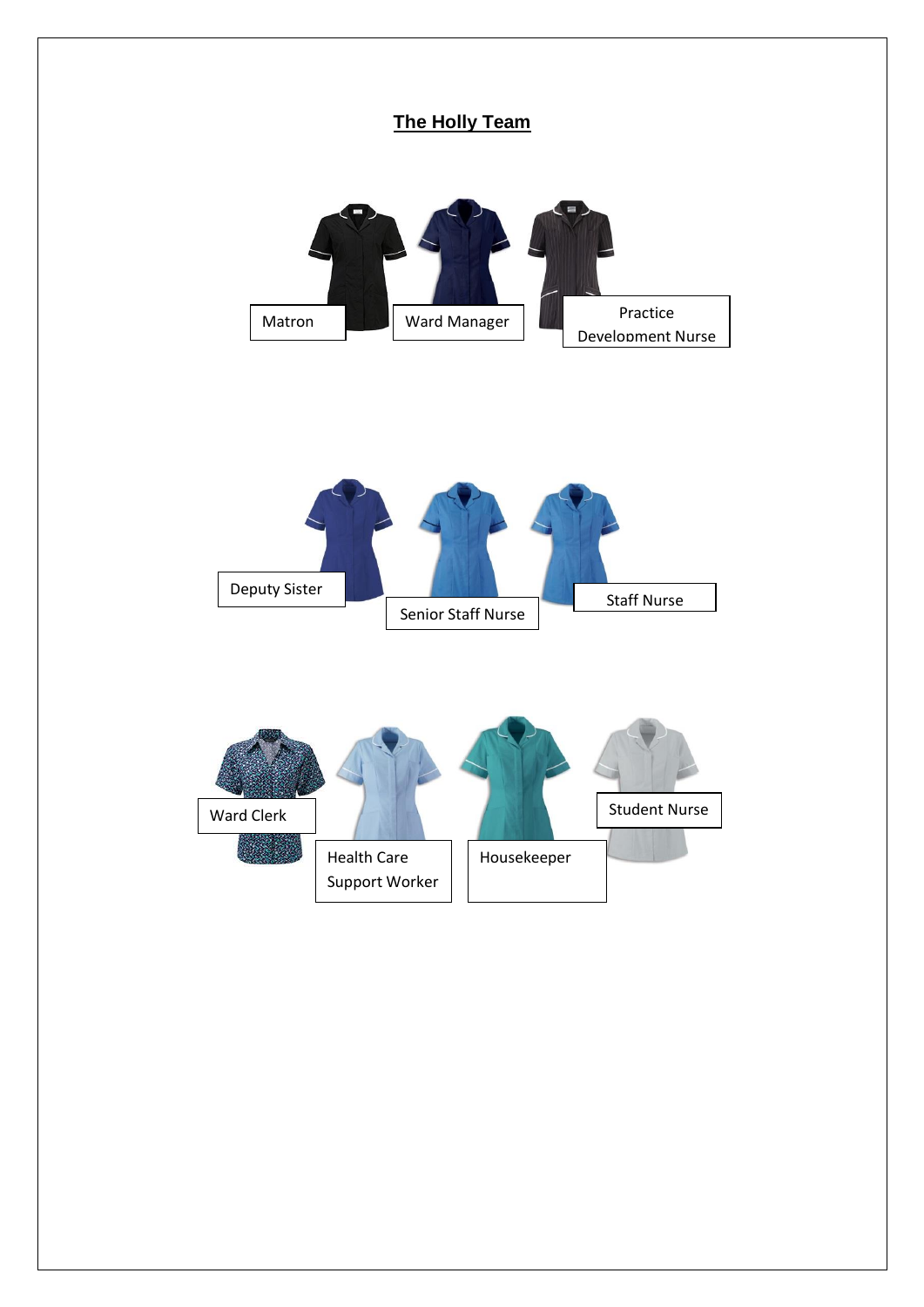

# **Play and Recreation Facilities**

Holly Ward has a Play Team made up of a Play Specialist and three Play Leaders. The team are here to provide entertainment for your child and set up activities. They are also here to explain procedures and illnesses in an age appropriate way and will distract for the likes of blood tests and cannulation.

On Holly Ward we have a playroom for all ages and a teenager's room for secondary school aged children. These are both open every day. The playroom has a variety of toys and games and during the week will have activities set up. The teenager's room has an Xbox and PlayStation as well as DVDs and games.

There is a cupboard just outside the playroom which holds a variety of puzzles, games and DVDs. These can be enjoyed at the bedside or in the playroom/teenager's room. If you would like to watch a film, please ask a member of the play team.

We have a sensory room on Holly Ward. This is a room with soft seating, music, mirrors, different lighting and textured boards. This is a safe space for relaxing and reducing anxiety, as well as a therapeutic space to engage the senses. Please ask a member of staff if you feel your child may benefit from some time in the sensory room.

There are also two outdoor spaces which can be used for those who are well enough to leave the ward and get some fresh air and a change of scene. There is an outdoor playground with play equipment which can be accessed on the ground floor from children's outpatients, directly below Holly Ward. There is also a sensory garden which is a relaxing outdoor space. Access to this is restricted to Children's Unit patients and their families as well as families on our Special Care Baby Unit, so please ask a member of staff to let you in.





**Holly Ward Daily Routine**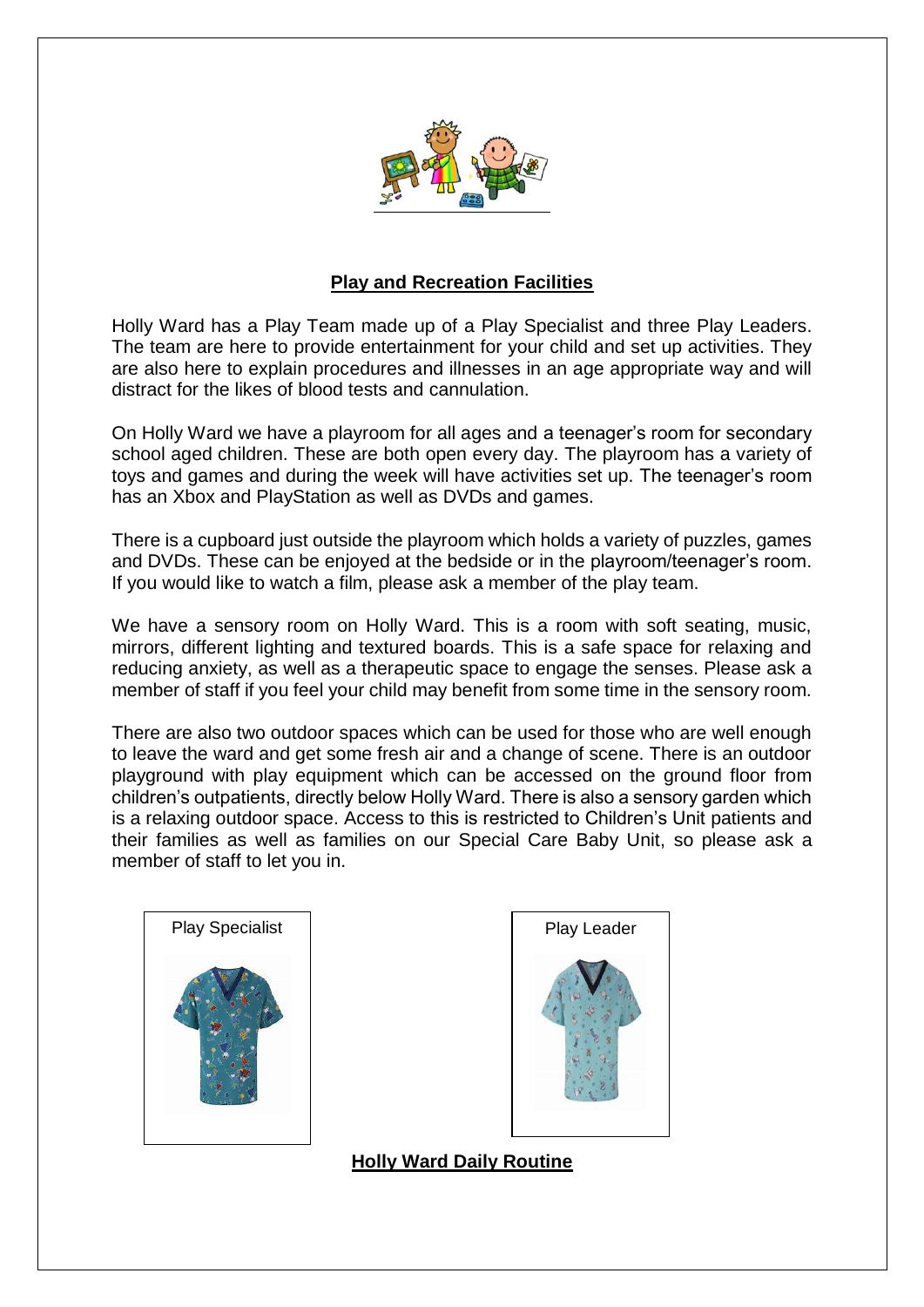**7:30 am** Shift change. The nurses will handover at/near your bed space and will check through what has happened on the previous shift including what medication you have been given. You nurse for the day shift will introduce themselves and check you have everything that you need.

We encourage those patients whom are able to get up to have a wash and get dressed. We request that parents remove the linen from their bed and assist the ward staff to put the bed away. Keeping the bed space area tidy and clear of clutter enables the domestic staff to clean our ward effectively.

**8:00 am** Breakfast will be served and water jugs will be changed and replenished. We encourage children to sit up at the tables in the bays to eat.

**9:00 am** The Doctors round will start from 9.30am. You will be seen by a Consultant and their team alongside a member of the nursing team. The ward round follows a set pattern please discuss this with your nurse so that you can get yourself a cup of tea and breakfast from the canteen.

For all our surgical, orthopaedic, ENT and eye patients the times may vary as the Doctors have patients on other wards.

**10:30 am** Activities will be set up in the playroom for the children. For those children whom are unable to get out of bed suitable activities will be provided by the play team at the bed side.

**12.00 pm to 1.15pm** - Lunch will be served, we encourage children to sit up at the tables in the bays to eat. We operate protected meal times on Holly Ward, during this time we ask for all TVs to be switched off and for quiet to encourage children to rest. If your child is feeling well the play room remains open for play. No medical procedures should be carried out during this time unless absolutely necessary.

**2.00 pm** - Friends and family may visit the ward. Activities are still available in the playroom.

**3.00pm** – SAFE Huddle. Doctors, Nurses, support workers and play leaders will come together for a 10 min huddle in the interest of patients saftey. You can contribute by sharing any concerns and worries you or your child may have, so please speak to any doctor or nurse so that we are aware.

**5.00 pm to 6.00 pm** - Dinner is served, details as lunch apply during this time.

**7.30 pm** - Nurse shift change, you will meet the nurses on duty for the night shift.

**8.00 pm** - Visiting time is over, all family and friends need to have left the ward apart from one resident parent/carer.

**9.00 pm** - We ask for all TVs to be switched off at the bed spaces, this is for the consideration of all patients. We provide a TV in both the teenage room for our older children and parents room should you wish to watch after this time. TVs are to remain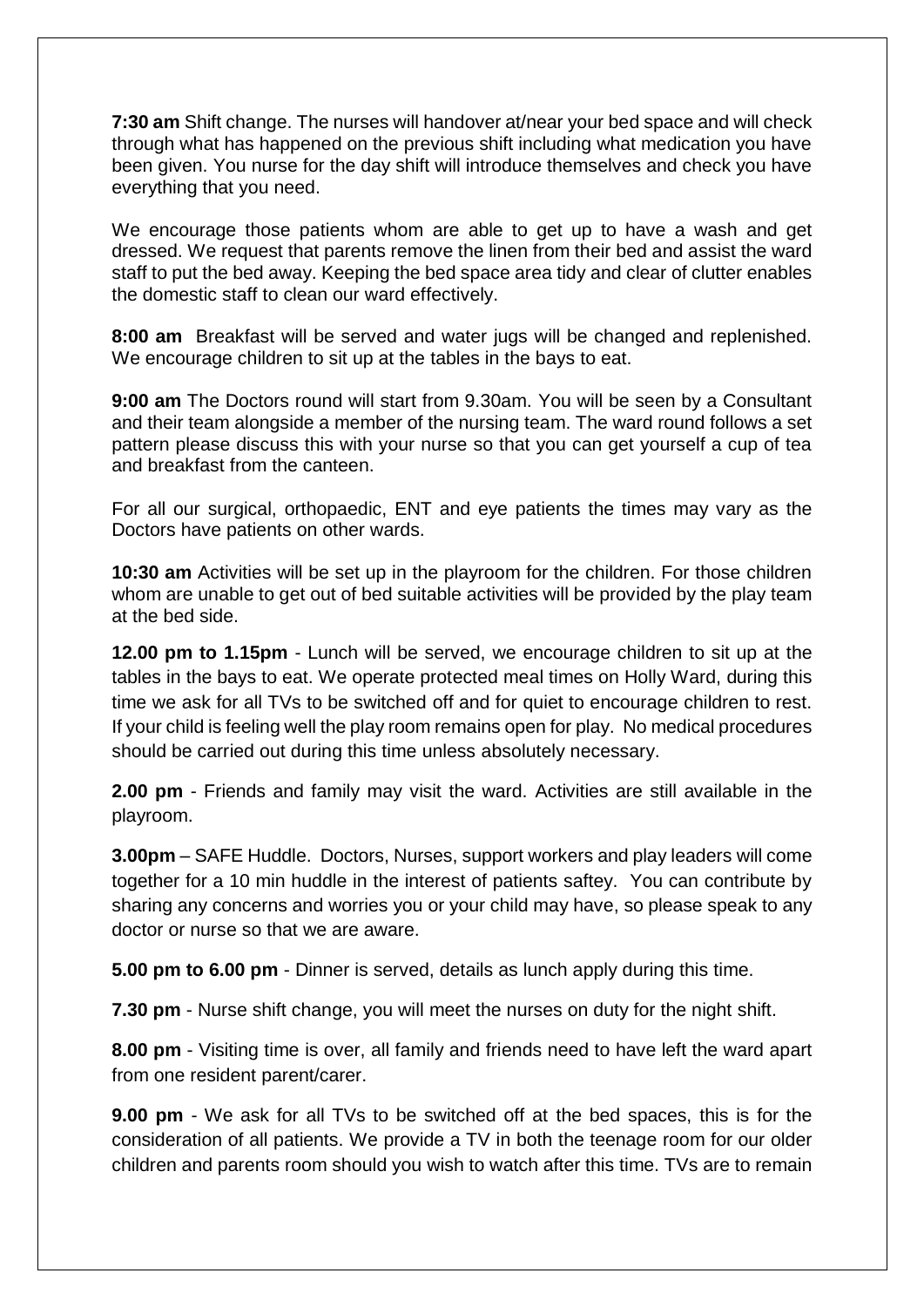off until after 7.00am. On Holly ward we have the facilities for one parent to stay by their childs bed; parents will be provided with bed linen to make up their beds at this time.

**10.00 pm to 7.30 am** During the night we ask parents to limit their movement on and off the ward.



Parents, Young people and Carers. We need you to help us improve safety, quality and patient experience.



Introducing: The Huddle

At 3pm the Doctors and Nurses meet in the hand over office to talk about the patients that are on the ward. They are joined by the Health Care Support Workers and Housekeepers as well as the Play Team.

The Huddle is used to talk about patients who we may be concerned about and to listen to concerns that any team members may have. This then helps us to come up with a plan of action.

You can contibute by sharing **any** concerns and worries you or your child may have so please speak with any doctors or nurses so that we are aware.

We want you to help us keep you **SAFE**